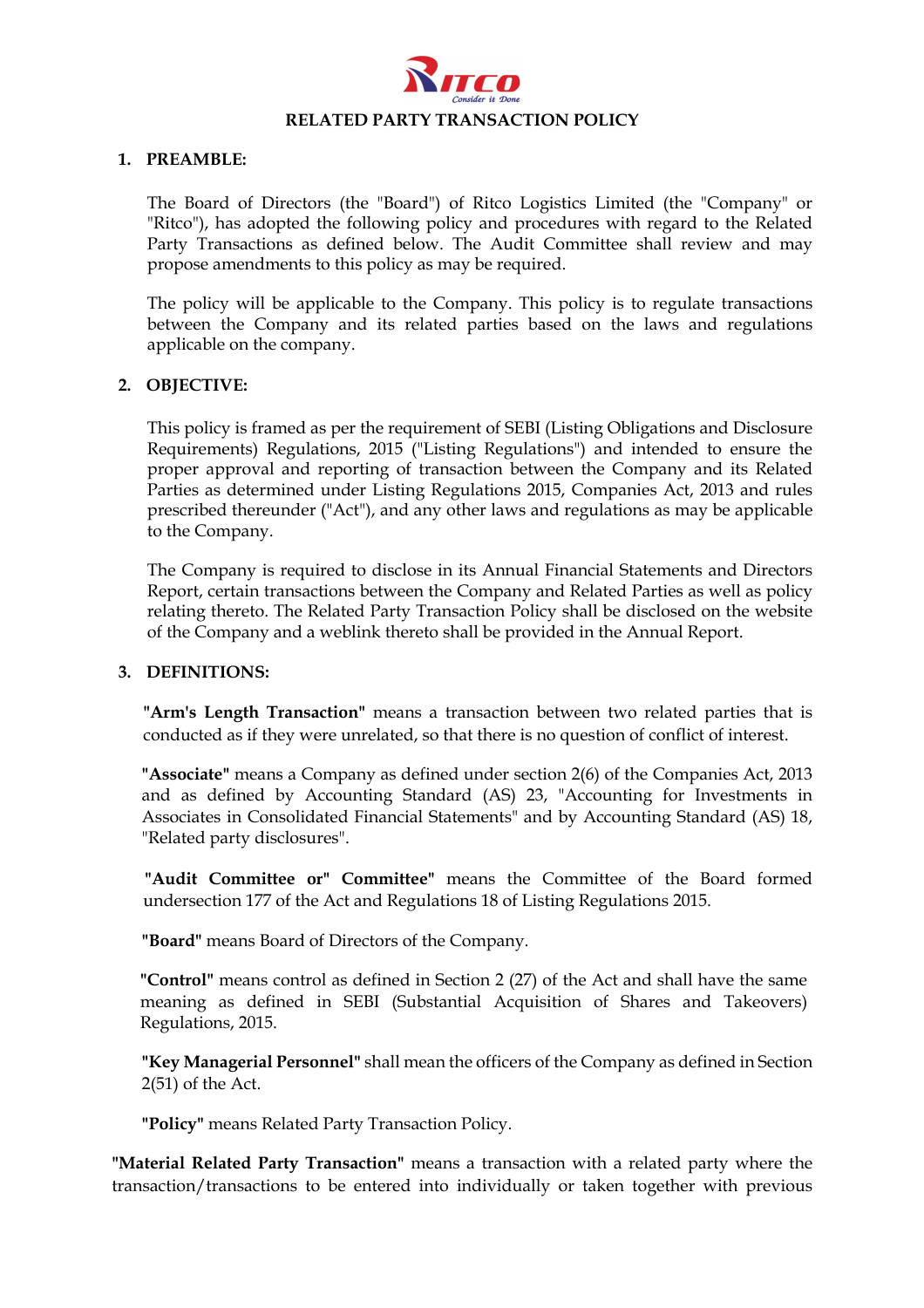

transactions during a financial year, exceeds ten percent of the annual consolidated turnover of the Company as per the last audited financial statements of the Company.

**"Related Party"** as defined under Listing Regulations 2015 is as under an entity shall be considered as related to the Company if:

- (i) Such entity is a related party under section 2 (76) of the Companies Act, 2013; or
- (ii) Such entity is a related party under the applicable accounting standards.

Section 2(76) of the Companies Act, 2013, as referred above, defines Related Party as-

- (i) A Director or his relative;
- (ii) A Key Managerial Personnel or his relative;
- (iii) A firm, in which a director, manager or his relative is a partner;
- (iv) A private company in which a director or mana ger is a member or director;
- (v) A public company in which a director or manager is a director and holds along with his relatives, more than two percent. of its paid -up share capital;
- (vi) Anybody corporate whose Board of Directors, managing director or mana ger is accustomed to act in accordance with the advice, directions or instructions of a director or manager; [Except advice, directions or instructions given in a professional capacity]
- (vii) Any person on whose advice, directions or instructions a director or manager is accustomed to act. [Except advice, directions or instructions given in a professional capacity]
- (viii) Any company which is a holding, subsidiary or an associate company of such company; or a subsidiary of a holding company to which it is also a subsidiary.
- (ix) A director other than an Independent Director or Key Managerial Personnel of the holding Company or his relative with reference to a Company.

**"Relative":** with reference to any person, means who is related to another, if:

- (i) They are members of a Hindu Undivided Family;
- (ii) They are Husband or wife or
- (iii) One person is related to the another in the following manner, namely:
	- a. Father, includes step-father.
	- b. Mother, includes step-mother.
	- c. Son, includes step-son.
	- d. Son's wife.
	- c. Daughter.
	- f. Daughter's husband.
	- g. Brother, includes step-brother.
	- h. Sister, includes step-sister.

### **"Related Party Transactions"**

Related party transaction" means a transfer of resources, services or obligations between a listed entity and a related party, regardless of whether a price is charged and a "transaction"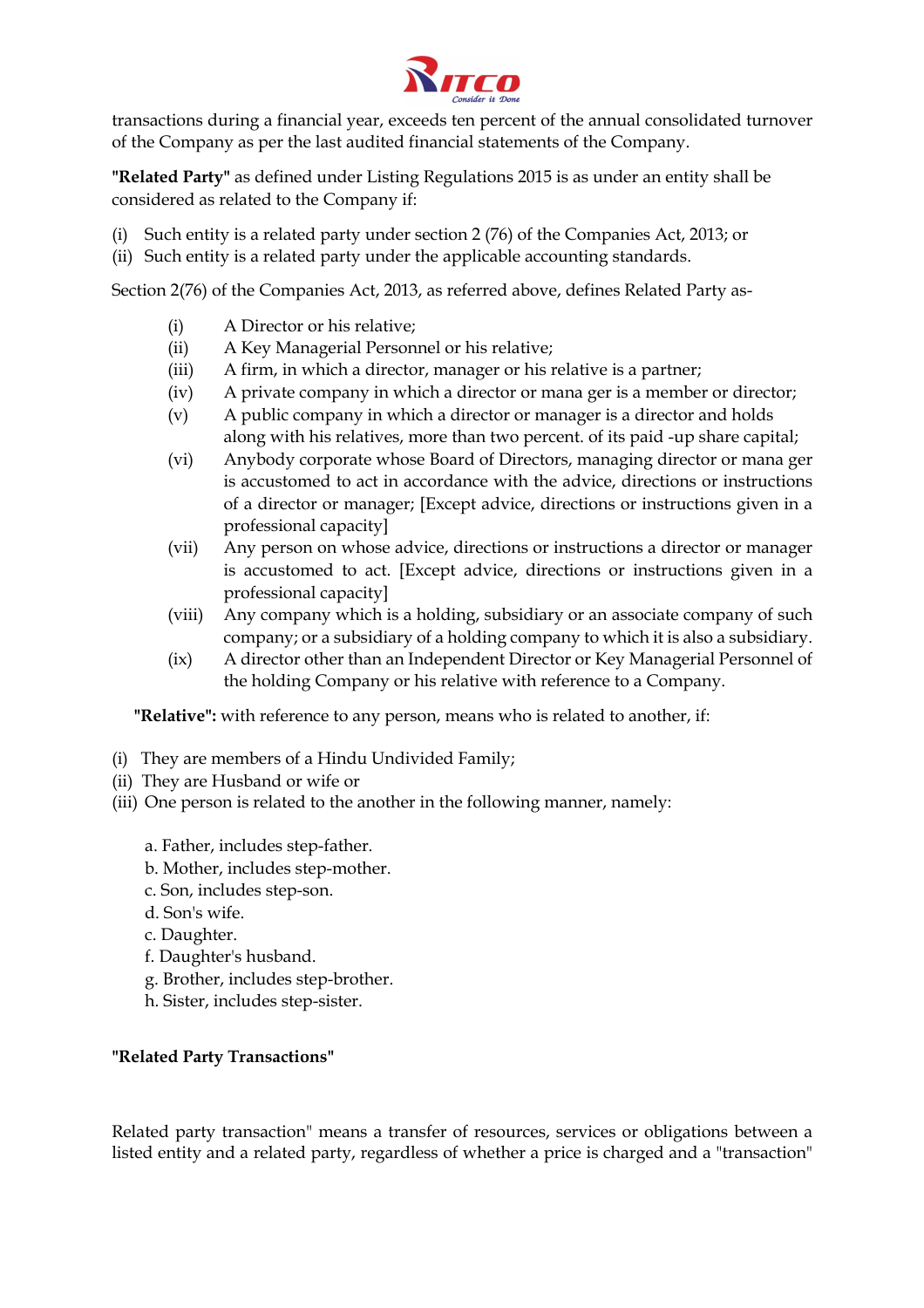

with a related party shall be construed to include a single transaction or a group of transactions in a contract:.

Explanation: A transaction with a related party shall be construed to include single transaction or a group of transactions in a contract.

As per Section 188 of the Act shall means contracts or arrangements with related party with respect to:

- (a) Sale, purchase or supply of any goods or materials;
- (b) Selling or otherwise disposing of, or buying, property of any kind;
- (c) Leasing of property of any kind;
- (d) Availing or rendering of any services;
- (e) Appointment of any agent for purchase or sale of goods, materials, services or property;
- (f) Such related party's appointment to any office or place of profit in the company, its subsidiary company or associate company; and
- (g) Underwriting the subscription of any securities or derivatives thereof, of the Company.

"Collectively the Related Party Transaction shall constitute the above."

**"Subsidiary"** means a Company as defined under section 2(87) of the Companies Act, 2013 and as defined by Accounting Standard (AS) 23, "Accounting for Investments in Associates in Consolidated Financial Statements" and by Accounting Standard (AS) 18, "Related party disclosures".

**Transactions in" ordinary course of business"** shall mean and include-

- Transactions that are entered in the normal and usual course of business and are identical to the business of the company.
- Transactions that is reasonable in the context of the business of the company.
- Transactions that are part of the standard industry practice.

### **4. IDENTIFICATION OF RELATED PARTY:**

Each director and Key Managerial Personal is responsible for providing notice to the Board or Audit Committee regarding persons and entities to be considered as "related Party" by virtue of his/her being Director/KMP in the entity or holding certain shareholding percentage. Such notice shall be provided to the company at the time of appointment and also at the time of first board meeting in every financial year and whenever there is any change in the disclosures already made.

# **5. IDENTIFICATION OF POTENTIAL RELATED PARTY TRANSACTIONS:**

Each director and Key Managerial Personnel is responsible for providing notice to the Board or Audit Committee of any potential Related Party Transaction involving him or her or his or her Relative, including any additional information about the transaction that the Board/Audit Committee may reasonably request. Board/Audit Committee will determine whether the transaction does, in fact, constitute a Related Party Transaction requiring compliance with this policy.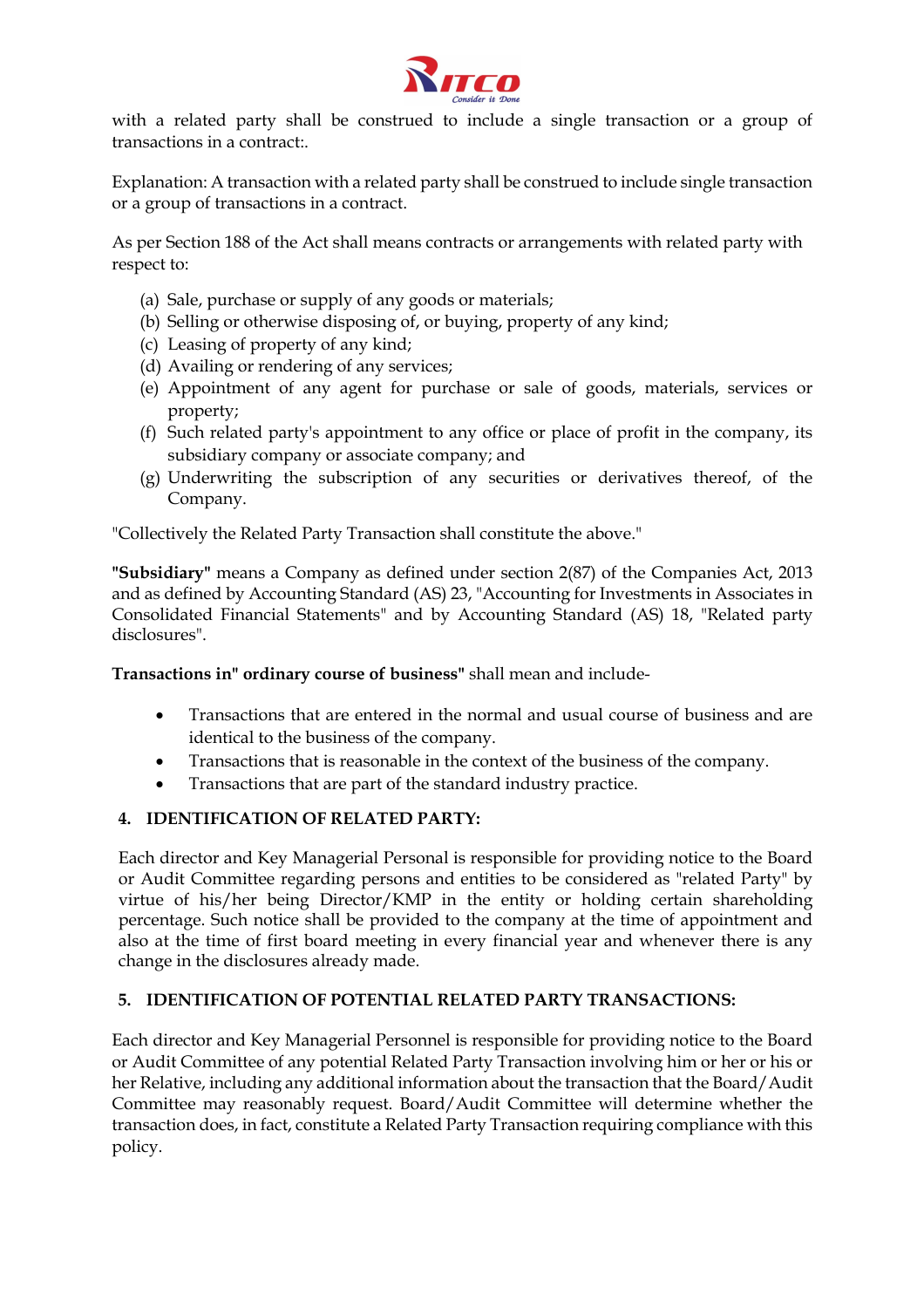

## **6. TERMS OF THE POLICY:**

- 6.1 All Related Party Transactions must be reported to the Audit Committee and referred for approval by the Committee in accordance with this Policy.
- 6.2 All the Related Party Transactions proposed to be entered shall require prior approval of the Audit Committee including the transactions to be entered in the ordinary course of business. The Audit Committee shall accordingly recommend the Related Party Transaction for the approval of Board of Directors/ Shareholders as per the terms of this policy.
- 6.3 All the Related Party Transactions prescribed under Section 188 of Companies Act, 20 13 and within the threshold limits prescribed under rule 15 sub rule (3) of Companies (Meetings of Board and its Powers) Second Amendment Rules, 2014, shall along with the Audit Committee Approval shall also require approval of the Board of Directors.
- 6.4 All the Material Related Party Transactions and Related Party Transactions, exceeding the threshold limits prescribed under rule 15 sub rule (3) of Companies (Meetings of Board and its Powers) Second Amendment Rules, 2014 shall require prior approval of the Audit Committee, Board of Directors and Shareholders of the Company by way of Special Resolution and in the ordinary course of business shall require the prior approval of the Audit Committee, Board of Directors and the Shareholders by way of special resolution in order to allow the Company to enter into arrangements/transactions/contracts with related party of the Company as per the prescribed provisions of Companies Act, 2013 along with the rules made thereunder and the Listing Agreement.

# **7. REVIEW AND APPROVAL OF RELATED PARTY TRANSACTIONS:**

All related party transactions must be reported to the Audit Committee for its prior approval in accordance with this policy. The Committee shall review the transaction and report the same for approval of the Board and shareholders, if required, in accordance with this policy.

# **Approval of Audit Committee**

- 7.1 All Related Party Transactions shall require prior approval of the Audit Committee either at a meeting or by resolutions by circulations. Any member of the committee who has potential interest in any related party transaction will abstain from discussion and voting on the approval of the related party transaction.
- 7.2 Audit Committee shall have all rights to call for information/documents in order to understand the scope of the proposed related party transactions.
- 7.3 The Audit Committee may grant omnibus approval for the proposed Related Party Transaction subject to the following conditions:
	- a. The Audit Committee shall lay down the criteria for granting omnibus approval in line with the policy on Related Party Transactions of the Company and such approval shall be applicable in respect of transactions which are repetitive in nature;
	- b. The Audit Committee shall satisfy itself the need for such omnibus approval and that such approval is in the interest of the Company;
	- c. Such omnibus approval shall specify the following: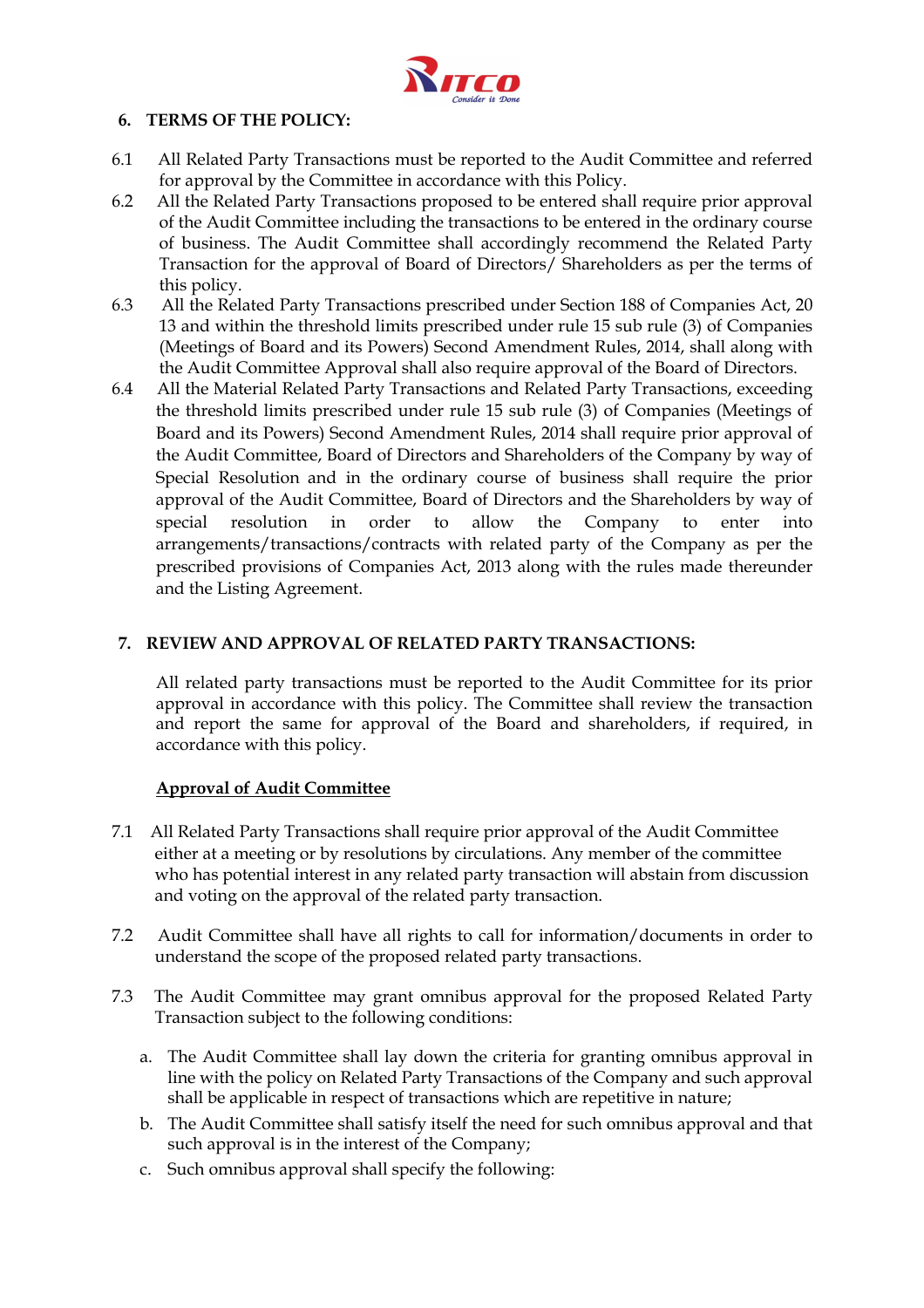

- Name(s) of the Related Party;
- Nature of the transaction;
- Period of transaction;
- Maximum amount of transaction that can be entered into;
- The indicative base price/current contracted price and the formula for variation in the price, if any, and;
- Such other conditions as the Audit Committee may deem fit.
- d. In such cases where the need for Related Party Transaction cannot be foreseen and details as required above are not available, the Audit Committee may grant omnibus approval for such transactions subject to their value not exceeding Rs. 1 crore per transaction;
- e. The Audit committee shall review, at least on a quarterly basis, the details of Related party transactions entered into by the Company pursuant to each of the omnibus approval given;
- f. Such omnibus approvals shall be valid for a period not exceeding one year and shall require fresh approvals after the expiry of one year
- 7.4 All material related party transactions will be placed for approval of the shareholders of the Company through special Resolution and the related parties shall abstain from voting on such resolutions.

### **Approval of Board of Director's**

- 7.5 If the Committee determines that a Related Party Transaction should be brought before the Board, or if the Board in any case elects to review any such matter or it is mandatory under any law for the Board to approve a Related Party Transaction, then the Board shall consider and approve the Related Party Transaction at a meeting and the considerations set forth above shall apply to the Board's review and approval of the matter, with such modification as may be necessary or appropriate under the circumstances.
- 7.6 All the related party transactions prescribed under Section 188 of the Act, which are not in the ordinary course of business or not at Arm's Length Basis and all material related party transactions shall be brought before the Board and the Board shall consider and approve the related party transaction at a meeting.
- 7.7 Any member of the Board who is interested or has potential interest (as mentioned under section 184(2) of the Act), in any related party transaction shall not be present at the meeting during discussions on the subject matter of the resolution relating to such related party transaction.

### **Approval of Shareholders**

- 7.8 All the Material Related Party Transactions shall require approval of the shareholders through special resolution and the Related Parties shall abstain from voting on such resolution. The related parties referred here shall abstain from voting irrespective of whether the entity is a party to the particular transaction or not.
- 7.9 All the Transactions, other than the Material Related Party Transaction, with the related parties which are not in the Ordinary Course of Business and at Arms' Length shall,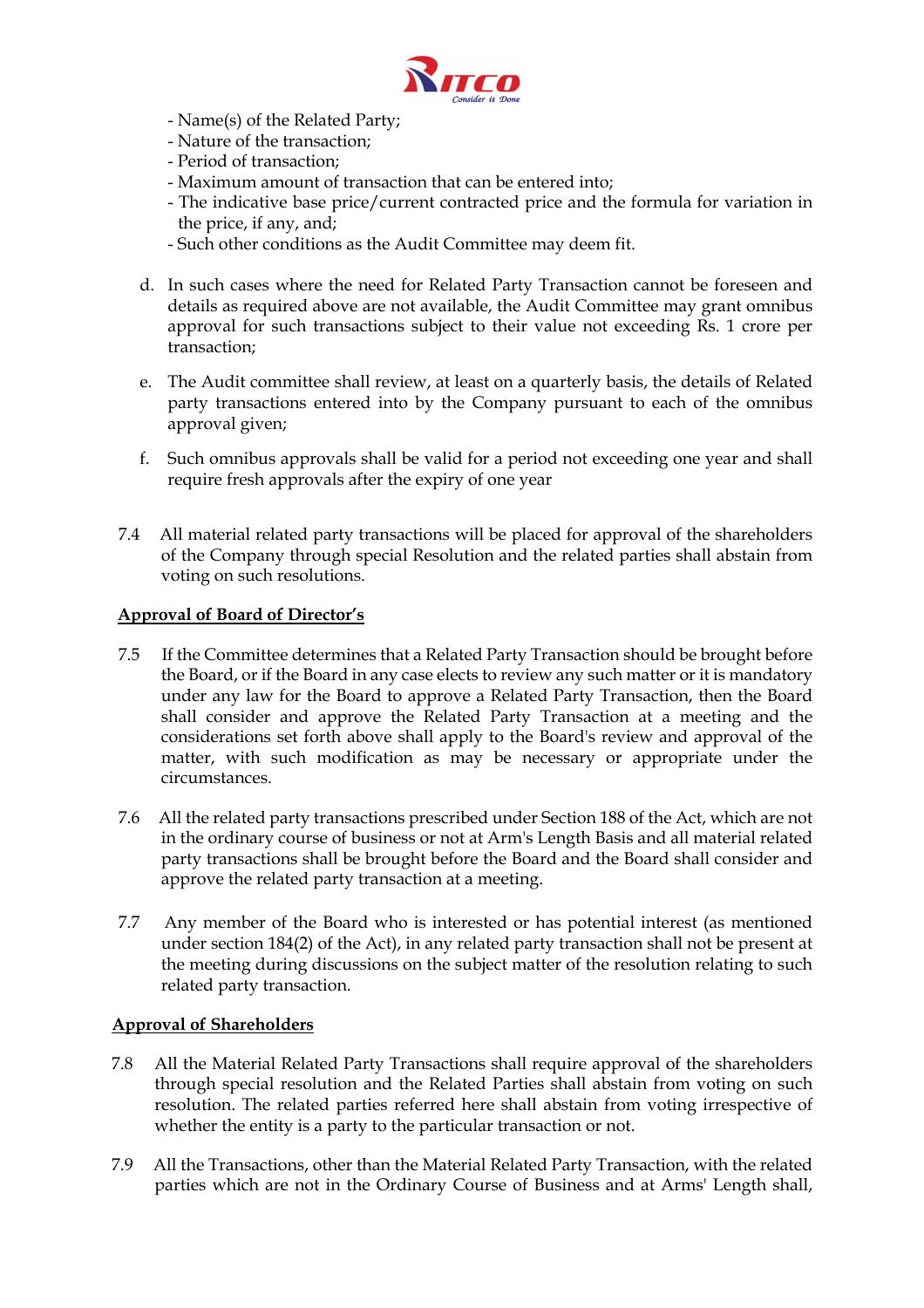

subject to the limits mentioned in Rules 15(3) of the Companies (Meeting of Board and its Power) Rules, 2014, also require the approval of the shareholders through special resolution and the Related Parties shall abstain from voting on such resolution.

The 'Related Party' referred here has to be construed with reference only to the contract or arrangement for which, the said special resolution is being passed. Thus, the term 'Related Party' in the given context, refers to only such related party as may be a related party in the context of the contract or arrangement for which, the said resolution is being passed.

Transactions that, require previous approval of Shareholders of the Company, as prescribed under rule 15(3) of the Companies (Meeting of Board and its Powers) Rules, 2014, includes the transactions/ contracts/ arrangements as follows:

- 1) Sale, purchase or supply of any goods or materials, directly or through appointment of agent, exceeding 10% of the turnover of the company or Rs. 100crore, whichever is lower, as mentioned in clause (a) and clause (e) respectively of sub-section (I) of section 188 of Companies Act, 2013;
- 2) Selling or otherwise disposing of or buying property of any kind, directly or through appointment of agent, exceeding 10% of net worth of the company or Rs. 100 crore, whichever is lower, as mentioned in clause(b) and clause(e) respectively of subsection(I) of section 188 of Companies Act, 20 13;
- 3) Leasing of property of any kind exceeding ten percent of the net worth of the company or 10% of turnover of the company or Rs. 100 crore, whichever is lower, as mentioned in clause (c) of subsection (I) of section 188 of Companies Act, 2013;
- 4) Availing or rendering of any services, directly or through appointment of agent, exceeding10% of the turnover of the company or Rs. 50 crore, whichever is lower, as mentioned in clause (d) and clause (e) respectively of sub-section (I) of section 188 of Companies Act, 2013.

These limits shall however, apply for transaction or transactions to be entered into either individually or taken together with the previous transactions during a financial year.

7.10 However, In case of wholly owned subsidiary, the special resolution passed by the holding company shall be sufficient for the purpose of entering into the transactions between wholly owned subsidiary and holding company.

### **Transaction not requiring approval of Audit Committee, Board or Shareholder' s**

- 7.11 Notwithstanding the foregoing, the following Related Party Transactions shall not require approval of Audit Committee, Board or Shareholders:
	- I. Any transaction that involves the providing of compensation to a director or Personnel in connection with his or her duties to the Company or any of its subsidiaries or associates, including the reimbursement of reasonable business and travel expenses incurred in the ordinary course of business.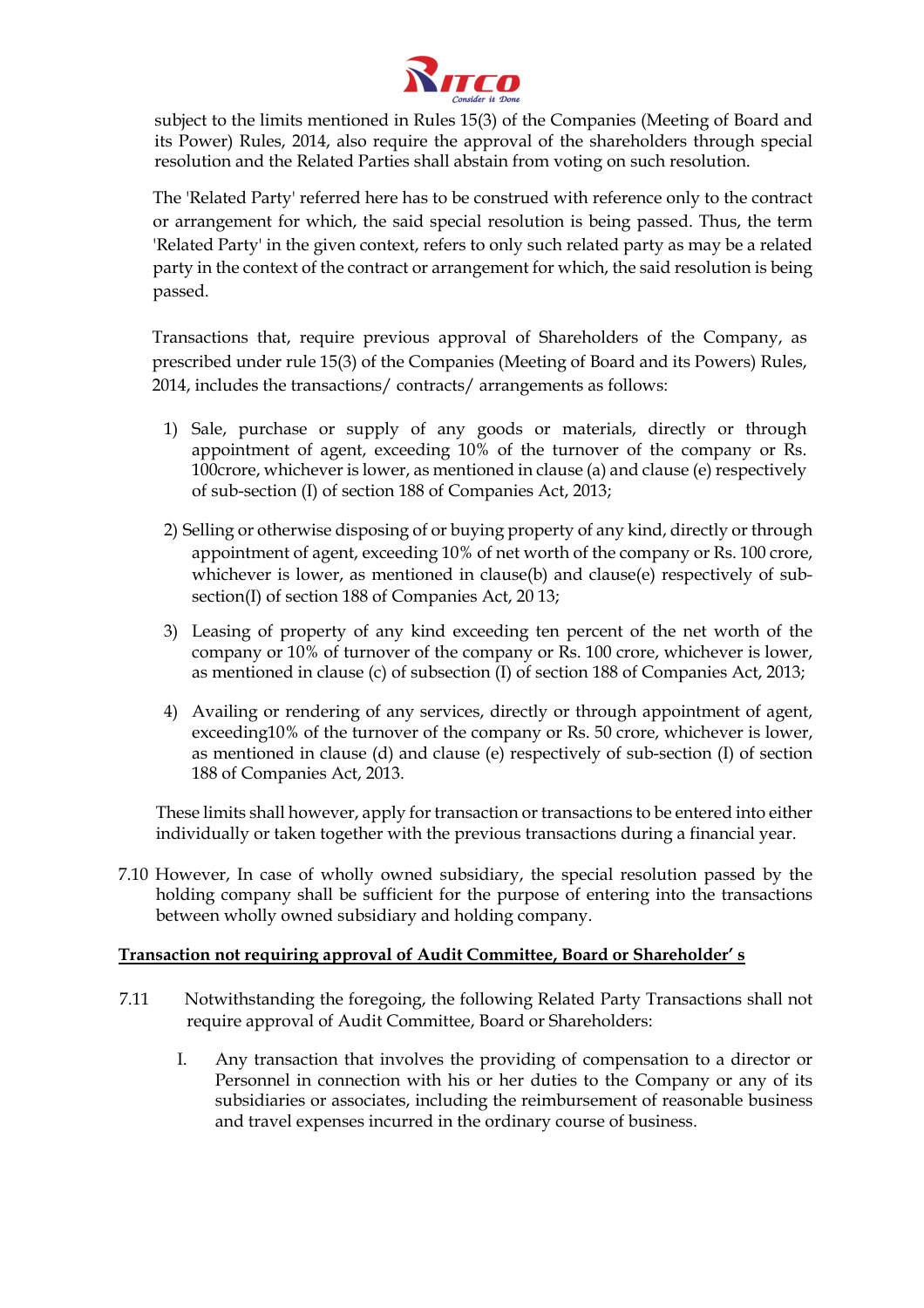

II. Any transaction in which the Related Party's interest arises solely from ownership of securities issued by the Company and where all holders of such securities receive the same benefits pro rata as the Related Party.

## **Transaction not requiring approval of Board or Shareholders**

7.12 Pursuant to clarification provided in circular No.30/2014 dated 17th July, 2014 of Ministry of Corporate Affairs, Contracts entered into by companies, after making necessary compliances under Section 297 of the Companies Act, 1956, which already came into effect before the commencement of Section 188 of the Companies Act,2013, will not require fresh approval under the said section 188 till the expiry of the original term of such contracts. Thus, if any modification in such contract is made on or after 1st April, 2014, the requirements under section 188 will have to be complied with.

## **8. CRITERIA FOR APPROVAL OF A RELATED PARTY TRANSACTION BY THE BOARD / AUDIT COMMITTEE:**

8.1 To review a Related Party Transaction, the Board / Audit Committee will provide with all relevant material information of the Related Party Transaction, including the terms of the transaction, the business purpose of the transaction, the benefits to the Company and to the Related Party, and any other relevant matters.

The information provided shall specifically cover the following:

- a. the name of the related party and nature of relationship;
- b. the nature, duration of the contract and particulars of the contract or arrangement;
- c. the material terms of the contract or arrangement including the value, if any;
- d. any advance paid or received for the contract or arrangement, if any;
- e. the manner of determining the pricing and other commercial terms, both included as part of contract and not considered as part of the contract;
- f. whether all factors relevant to the contract have been considered, if not, the details of factors not considered with the rationale for not considering those factors;
- g. the persons/authority approving the transaction; and
- h. any other information relevant or important for the Committee to take a decision on the proposed transaction.
- 8.2 In determining whether to approve a Related Party Transaction, the Board/ Audit Committee shall consider the following factors, amongst others, to the extant relevant to the Related Party Transaction:
	- i. Whether the transaction is in the ordinary course of business of the company.
	- ii. Whether the terms of the Related Party Transaction are fair and on arm's length basis to the Company and would apply on the same basis if the transaction did not involve a Related Party;
	- iii. Whether there are any undue compelling business reasons for the Company to enter into the Related Party Transaction and the nature of alternative transactions, if any;
	- iv. Whether the Related Party Transaction would affect the independence of the directors/KMP;
	- v. Whether the proposed transaction includes any potential reputational risk issues that may arise as a result of or in connection with the proposed transaction;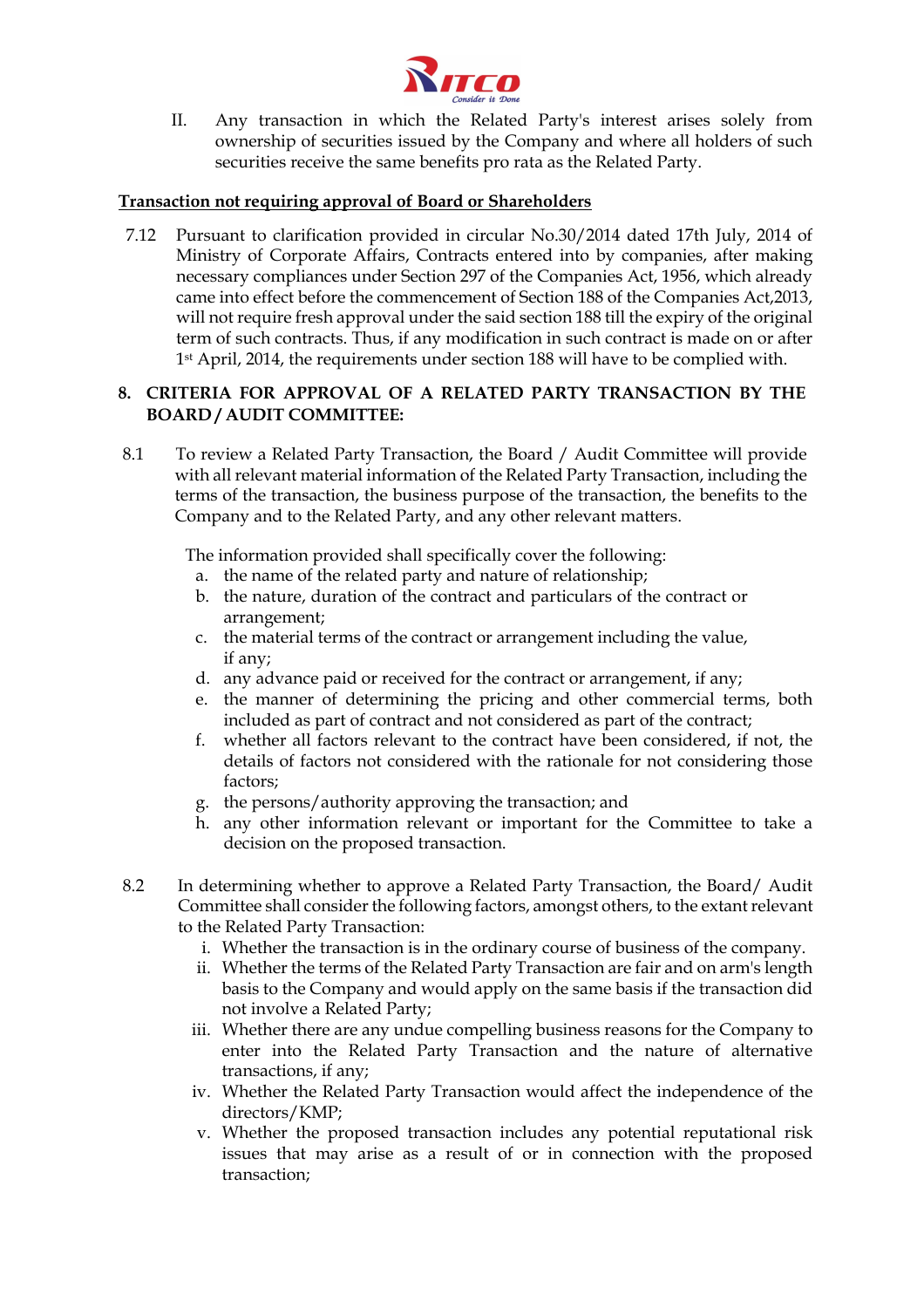

- vi. Where the ratification of the Related Party Transaction is allowed by law and is sought from the Committee, the reason for not obtaining the prior approval of the Committee and the relevance of business urgency and whether subsequent ratification would be detrimental to the Company; and
- vii. Whether the Related Party transaction would present an improper conflict of interest for any director or Key Managerial Personnel of the Company, taking into account the size of the transaction, the overall financial position of the director, Executive Officer or other Related Party, the direct or indirect nature of the director's, Key Managerial Personnel's or other Related Party's interest in the transaction and the ongoing nature of any proposed relationship and any other factors the Board/Committee deems relevant.

### **9. DISCLOSURES:**

- 9.1 Every Director of a Company who is in any way, whether directly or indirectly, concerned or interested in a contract or arrangement or proposed contract or arrangement entered into or to be entered into
	- (a) With a body corporate in which such director or such director in association with any other director, holds more than two per cent. shareholding of that body corporate, or is a promoter, manager, Chief Executive Officer of that body corporate; or
	- (b) With a firm or other entity in which, such director *is* a partner, owner or member, as the case may be, shall disclose the nature of his concern or interest at the meeting of the Board in which the contract or arrangement is discussed and shall not participate in such meeting;

Provided that where any director who is not so concerned or interested at the time of entering into such contract or arrangement, he shall, if he becomes concerned or interested after the contract or arrangement is entered *into,* disclose his concern or interest forthwith when he becomes concerned or interested or at the first meeting of the Board held after he becomes so concerned or interested.

- 9.2 All Directors/ KMPs are required to disclose the entities in which they or their relatives are or deemed to be interested, in the prescribed form.
- 9.3 Each Director and KMP of the Company shall promptly notify the Company Secretary of the Company of any material transaction or Relationship that could reasonably be expected to give rise to any conflict of interest.
- 9.4 The Company shall maintain Register pertaining to related party transactions in the prescribed form.
- 9.5 The related party transaction entered into with the related party/ies shall be disclosed in the Director Report / Annul Report as per the disclosure requirement of the Act.
- 9.6 The company shall disclose the policy on dealing with Related Party Transactions on its website and a web link thereto shall be provided in the Annual Report.
- 9.7 Details of all material transactions with related parties shall be disclosed, quarterly in the Compliance Report on Corporate Governance., as required under listing agreement.
- **10. RATIFICATION:**